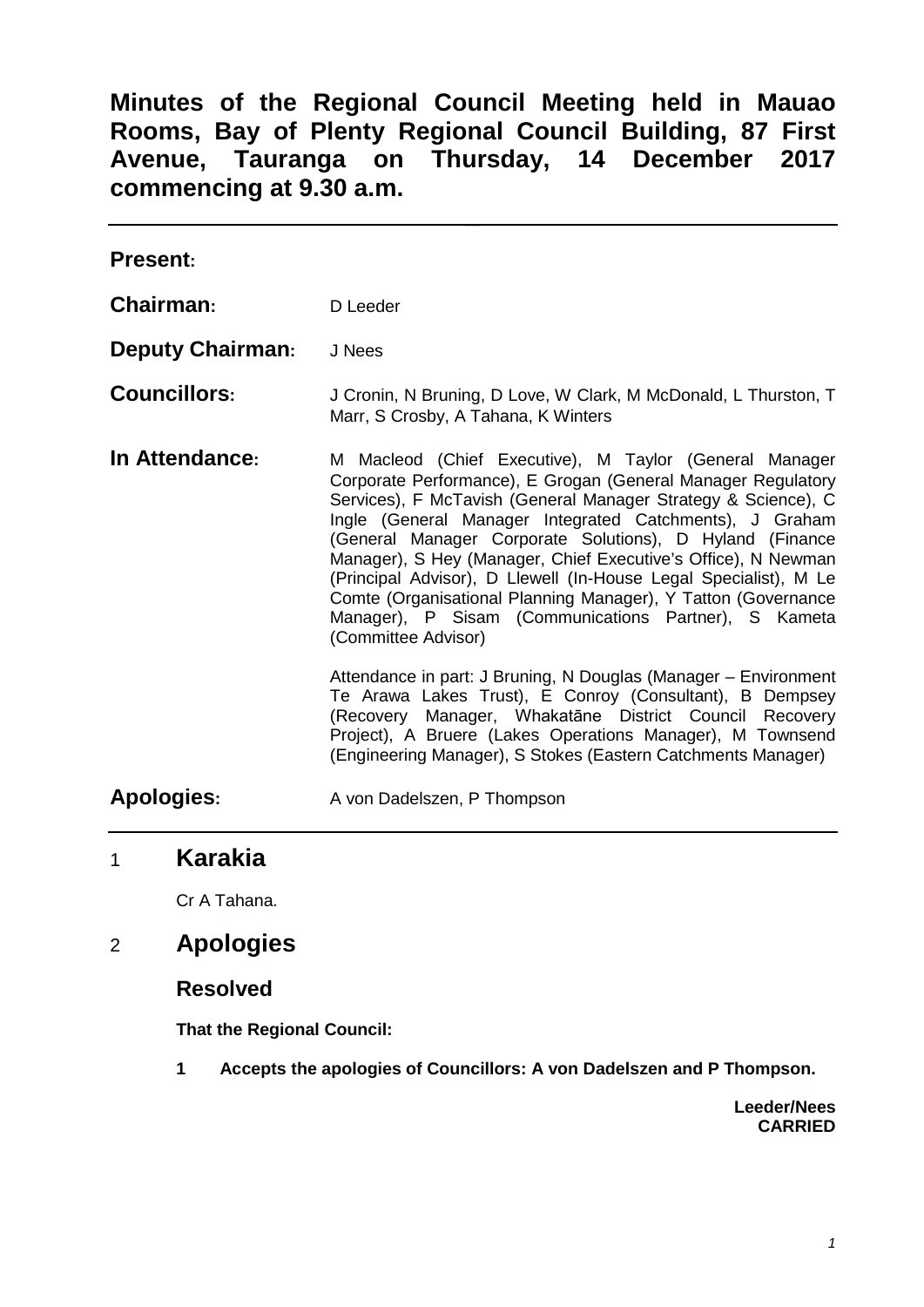## 3 **Public Forum**

### 3.1 **Jodie Bruning – Environmental Monitoring relating to the National Policy Statement for Freshwater Management**

*Refer PowerPoint Presentation, Tabled Documents 1 and 2 (Objective IDs A2773441, A2773454, A2773454)*

Ms Jodie Bruning delivered a presentation regarding chemical contaminant issues facing New Zealand and the need for better understanding and leadership in regard to Central Government policy and Regional Council's obligation to monitor chemical signatures appropriately in Bay of Plenty ecosystems. Ms Bruning considered the National Policy Statement for Freshwater Management was too narrow and insufficient to protect the environment in comparison to risk-based models being used in Europe. She informed of the controversy around the chemical glyphosate, the risk of bias when using chemical industry science and the need to measure sediment and for more science expertise. Ms Bruning provided several recommendations for Council to undertake. She commended the 2012 Marine Contaminant Survey Report undertaken by Council however, noted no well sampling had been carried out since.

Ms Bruning electronically made available two publications for Council to consider: "*Chemical Drains: New Zealand's new NPS-FW Freshwater policy is not watertight (J Bruning, B Bus (Agribusiness) 2017)"* and *"Public Health Concern: Why did the NZ EPA Ignore the World Authority on Cancer? (J I Bruning, S Browning, August 2017)" (*refer Tabled Documents 1 and 2).

The Chairman and councillors thanked Ms Bruning for her address and advised that the matters raised would be taken into consideration.

# 4 **Acceptance of Late Items**

There were no late items.

## 5 **General Business**

There were no items of general business.

## 6 **Declaration of conflicts of interest**

No conflicts of interest were declared.

# 7 **Presentation from Te Arawa Lakes Trust**

#### *Refer PowerPoint Presentation Objective ID A2770100*

Te Arawa Lakes Trust (TALT) Manager – Environment Nicki Douglas noted an apology from Chief Executive Karen Vercoe and presented TALT's strategic and implementation framework and 3-year work programme for achieving outcomes of Te Mana o Te Wai and restoring Te Arawa's ability to exercise their kaitiaki responsibilities in relation to the Rotorua Lakes.

Ms Douglas outlined TALT's statutory role for lake structures and fishery bylaws, consultation to commence in 2018 on fishery bylaws, future investment opportunities to grow capability, embed Te Arawa cultural values into a number of key projects and to bring hapū and iwi together to lead action to restore the mauri of the lakes and fulfil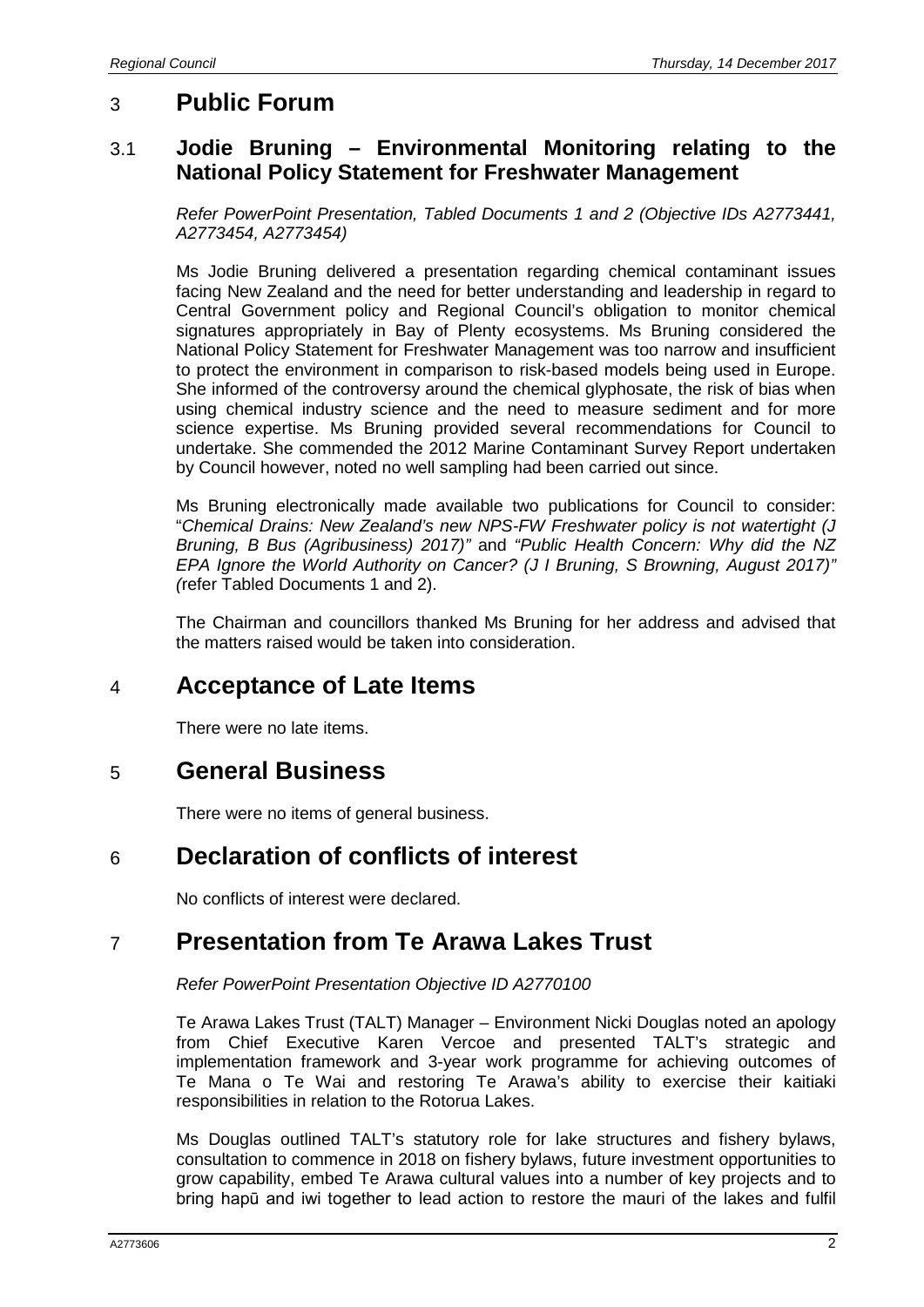their role as kaitiaki. Ms Douglas queried how Council viewed and wanted to engage with TALT on this body of work and looked forward to an ongoing relationship to deliver respective projects. She noted TALT's desire to focus on taonga species and acknowledged the public forum presentation by Jodie Bruning and the need for contaminants to be more clearly articulated.

# **Order of Business**

To accommodate the arrival of the external presenter, the Chairman sought the leave of Council for agenda item 12.1 to be received next on the agenda.

# 8 **Chief Executive's Report**

### 8.1 **Update from the Recovery Office on the April Flood Recovery work**

Whakatāne District Council Recovery Manager Barbara Dempsey summarised key points from the report. Members were advised that an Oversight Committee had been established to implement the community plan. While the committee would largely focus on Edgecumbe, consideration would be given to other parts of the district that had been affected. Ms Dempsey noted contributions made to the Liveable Homes Project within the Whakatāne and Western Bay Districts and work being carried out now with those who were under-insured. She acknowledged Regional Council staff support within the recovery office, particularly Simon Stokes as Rural Lead.

Clarification was provided on houses brought up to a basic standard under the Liveable Homes Project in comparison to insured houses. It was noted that the majority of displaced residents would be home by June 2018, but that recovery and emotional wellbeing for some residents would take much longer, with the latest situation report providing a statistical gauge on how people felt on the spectrum.

## **Resolved**

**That the Regional Council:**

**1 Receives the report, Update from the Recovery Office on the April Flood Recovery work.**

> **Leeder/Thurston CARRIED**

# 9 **Previous Minutes**

## 9.1 **Regional Council Minutes - 2 November 2017**

### **Resolved**

**That the Regional Council:**

**1 Confirms the Regional Council Minutes of 2 November 2017, as a true and correct record.**

> **Leeder/Nees CARRIED**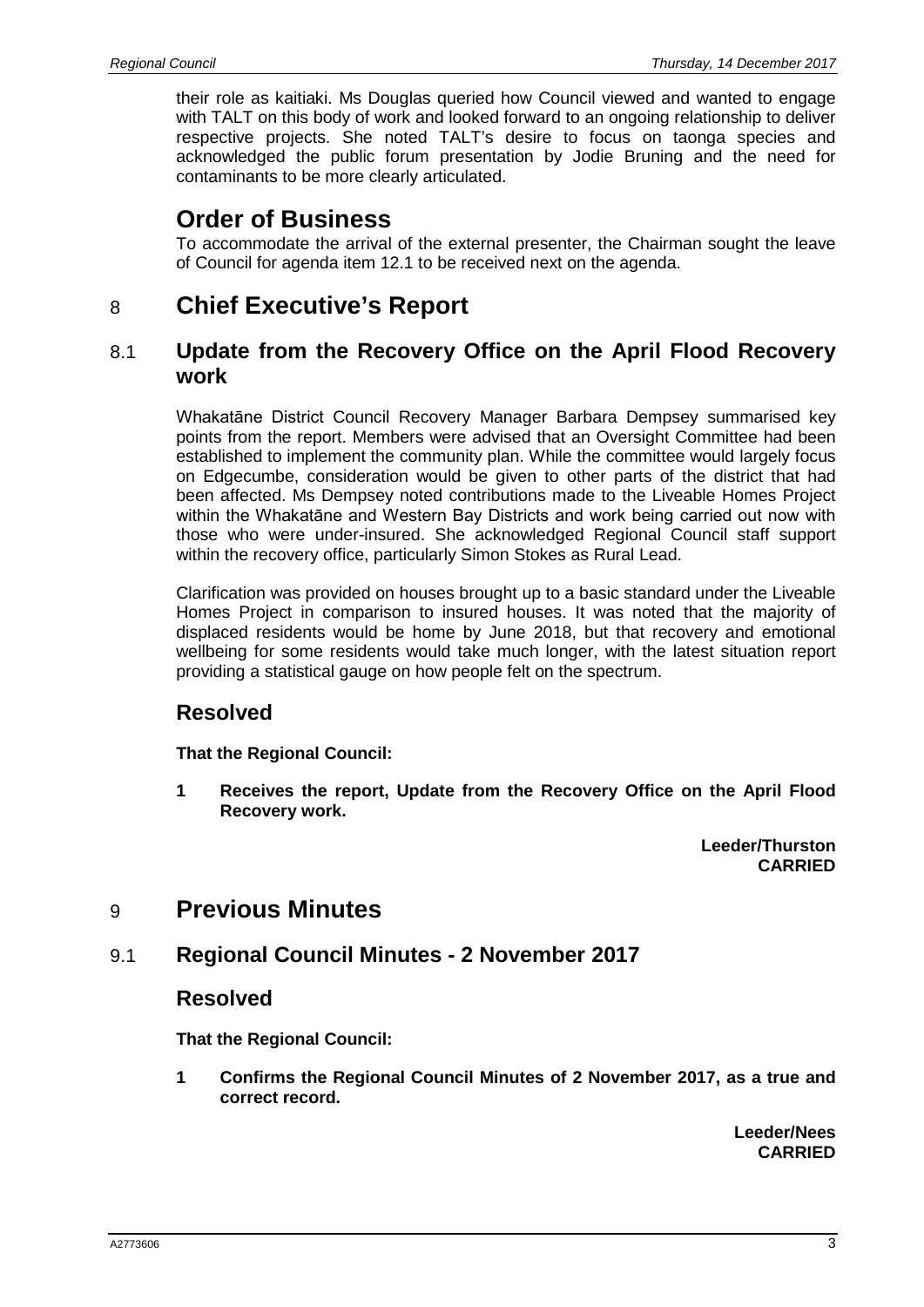### 9.2 **Te Maru o Kaituna River Authority minutes - 8 November 2017**

### **Resolved**

**That the Regional Council:**

**1 Receives the Te Maru o Kaituna River Authority Minutes of 8 November 2017.**

> **Tahana/Nees CARRIED**

### 9.3 **Rangitāiki River Forum Minutes - 10 November 2017**

#### **Resolved**

**That the Regional Council:**

**1 Receives the Rangitāiki River Forum Minutes of 10 November 2017.**

**Clarke/Love CARRIED**

## 9.4 **SmartGrowth Leadership Group Minutes 18 October 2017**

#### **Resolved**

**That the Regional Council:**

**1 Receives the SmartGrowth Leadership Group Minutes of 18 October 2017.**

**Crosby/Nees CARRIED**

#### 9.5 **SmartGrowth Leadership Group Draft Minutes 15 November 2017**

#### **Resolved**

**That the Regional Council:**

**1 Receives the SmartGrowth Leadership Group Draft Minutes of 15 November 2017.**

> **Nees/Crosby CARRIED**

# 9.6 **Chairman's Report**

The report updated Council on the Chairman's activities, upcoming events and items of interest.

Staff were commended for the briefing received by the Minister for the Environment, the Hon David Parker on 17 November 2017. Discussion was raised in regard to the Climate Change action planning presentation that was delivered to the Triennial meeting on 4 December 2017 by BOPRC staff. It was noted that the meeting had a low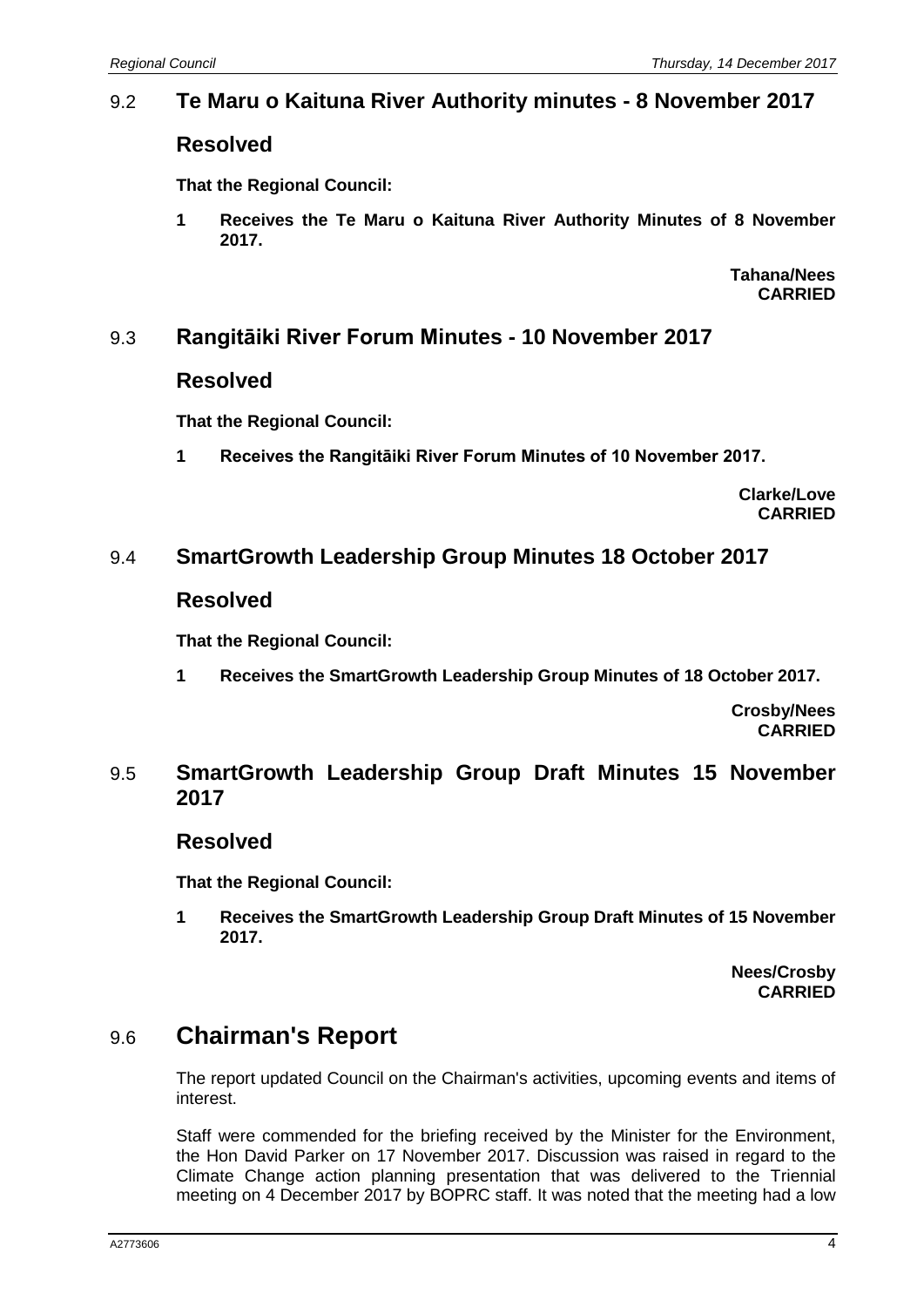level of representation from the region's mayors and that the topic should be addressed at the next Triennial meeting to gain further traction towards a regional approach. Councillors were advised that Climate Change Minister Shaw would not be introducing new legislation until the end of 2018 and it was noted that hosting a symposium on climate change could be considered at a future point.

It was requested that a copy of the Rotorua Land Use Directory be circulated to all councillors.

### **Resolved**

**That the Regional Council:**

**1 Receives the report, Chairman's Report.**

**Leeder/Bruning CARRIED**

### **Adjournment**

The meeting adjourned at 10.50am and reconvened at 11.10am.

## 10 **Chief Executive's Reports**

#### 10.1 **Significance and Engagement Policy**

The report sought the adoption of Council's updated Significance and Engagement Policy. The report and recommendations were taken as read and accepted without discussion.

### **Resolved**

**That the Regional Council:**

- **1 Receives the report, Significance and Engagement Policy;**
- **2 Confirms that Council will not undertake formal public consultation on the significance and engagement policy prior to adoption as, pursuant to s82 (4) (e) of the LGA, the costs of consultation do not outweigh the benefits.**
- **3 Adopts the attached Significance and Engagement Policy pursuant to section 76AA of the Local Government Act 2002.**
- **4 Notes that an adopted Significance and Engagement Policy will immediately replace the existing Significance and Engagement Policy.**

**Winters/Crosby CARRIED**

### 10.2 **Approval of Draft Consultation Document and supporting documents for Long Term Plan 2018-2028 Audit process**

*Refer PowerPoint Presentation Objective ID A2773598.*

The report sought Council approve the Draft Consultation Document and supporting documents for the Long Term Plan 2018-2028 Audit process. General Manager Corporate Performance Mat Taylor and Finance and Corporate Planning Manager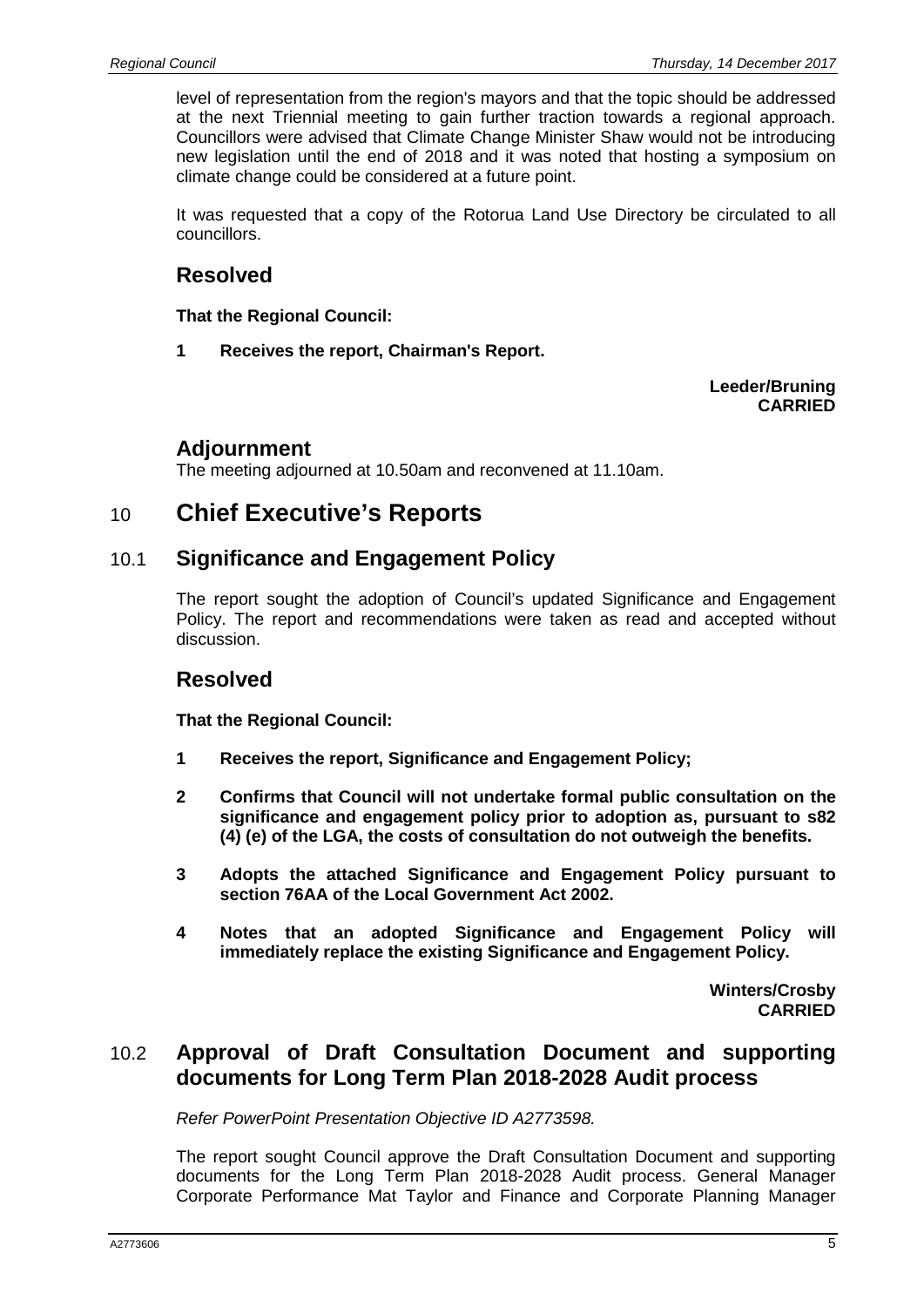Debbie Hyland presented an outline of the development process, forward timeline, supporting documents and direction and focus of the consultation document. In regard to the Draft Financial Strategy, a change in one of the draft covenant descriptions and percentages was noted and draft ratios corrected to thirty percent, consistent with the updated Draft Treasury Policy, with staff to further discuss with Treasury advisors what the limits should be.

Councillors acknowledged the lengthy process undertaken to get the LTP to this point and expressed their appreciation and congratulated staff for their substantial work.

The following points were raised for staff's further consideration:

- 1) Rephrasing of language used in regard to the management of the Port of Tauranga and Regional Fund reserve savings was requested. It was noted that changes to the Eastern Bay Bus services should specifically refer to Whakatāne bus services and that detailed information within asset management plans should be checked, such as updating the ownership of the Pāpāmoa Hills.
- 2) It was considered that significant investment on capex programmes in the catchments over the next 1-2 years may need a review of Council's policies and financial sustainability. It was agreed that discussion with the community would be needed on the long-term role of infrastructure and impacts to ratepayers.
- 3) The need for clear communication regarding flexibility around the maximum and intended limit on rates was highlighted.

#### **Resolved**

- **1 Receives the report, Approval of Draft Consultation Document and supporting documents for Long Term Plan 2018-2028 Audit process;**
- **2 Adopts the Strategic Framework including the Council Vision and Community Outcomes for the Long Term Plan 2018-2028 and notes that it replaces the previous version.**
- **3 Adopts the Activity Structure for the Long Term Plan 2018-2028 and notes that it replaces the previous version.**
- **4 Adopts the Draft Asset Management Plans as a supporting documents for the Long Term Plan 2018-2028 for submission to Audit New Zealand:**
	- **a. Rivers and Drainage Asset Management Plan 2018-2068**
	- **b. Rotorua Te Arawa Lakes Asset Management Plan 2018-2028**
	- **c. Maritime Operations Asset Management Plan 2018-2028**
	- **d. Regional Parks Asset Management Plan 2018-2028**
- **5 Adopts the confidential Draft Property Asset Management Plan 2018-2021 as a supporting document for the Long Term Plan 2018-2028 for submission to Audit New Zealand.**
- **6 Adopts the Draft Financial Policies and Other Policies as a supporting document for the Long Term Plan 2018-2028 for submission to Audit New Zealand:**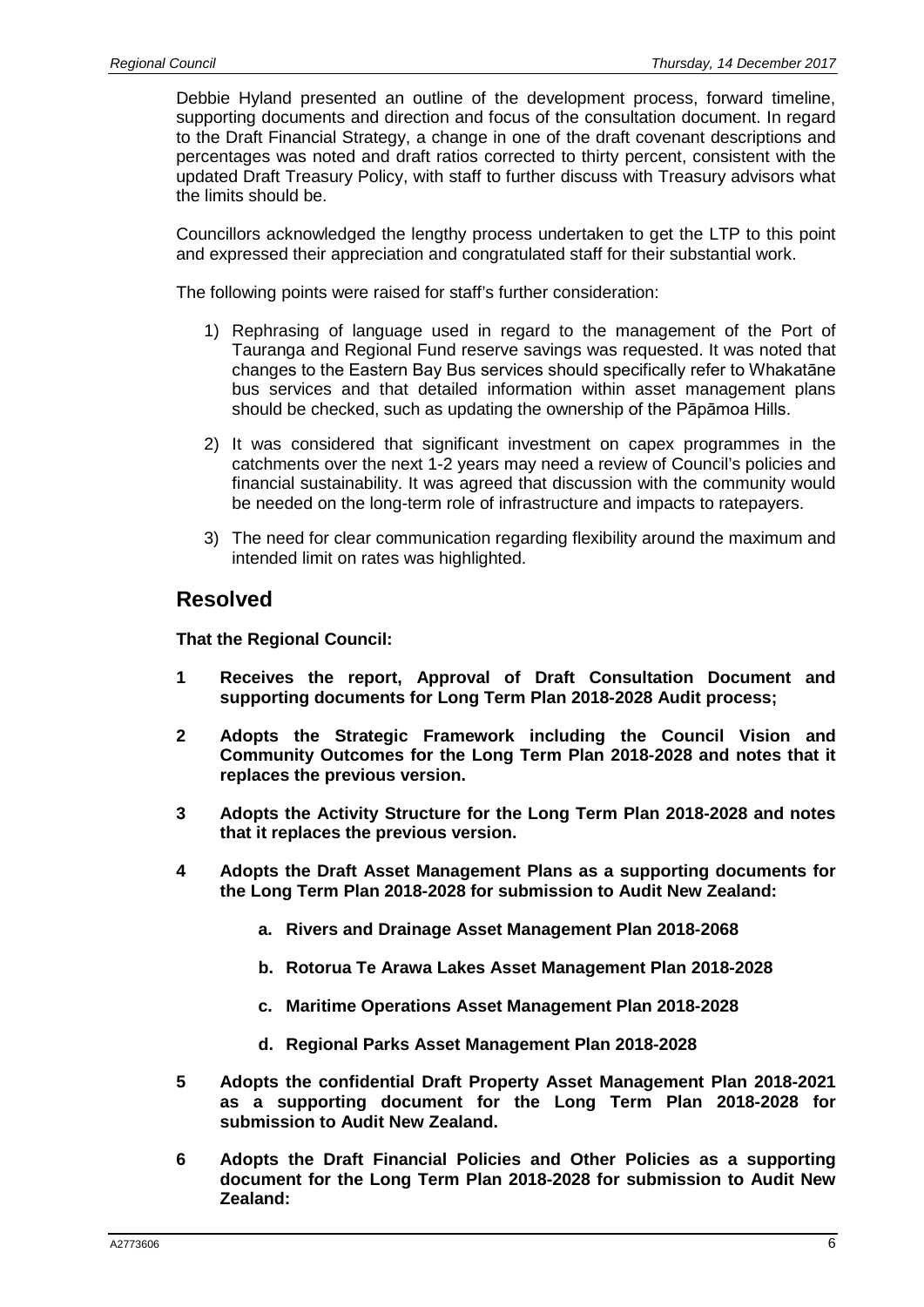- **a. Revenue and Financing Funding Needs Analysis**
- **b. Treasury Policy (incorporating Investment Policy and Liability Management Policy)**
- **c. Third Party Infrastructure Funding Policy**
- **d. Development Contributions and Financial Contributions Policy**
- **e. Remission and Postponement of Rates Policy**
- **f. Resource Management Act and Building Charges Act Charges Policy 2018-2019**
- **7 Notes the draft Resource Management Act and Building Act Charges Policy 2018-2019 will be adopted in February 2018 as a full Statement of Proposal for concurrent consultation with the Long Term Plan 2018-2028.**
- **8 Adopts the Draft Activity Work Plans as a supporting document for the Long Term Plan 2018-2028 for submission to Audit New Zealand incorporating levels of service; key performance indicators; draft financial estimates for operating and capital expenditure, and resourcing (full time equivalents) for Years 1-10, for each activity and group of activity.**
- **9 Adopts the Draft Volume Rua as a supporting document for the Long Term Plan 2018-2028 for submission to Audit New Zealand incorporating the:**
	- **a. Financial Strategy**
	- **b. Infrastructure Strategy**
	- **c. Prospective Financial Statements**
	- **d. Accounting Policies**
	- **e. Council Controlled Organisations**
	- **f. Funding Impact Statement**
	- **g. Revenue and Financing Policy**
	- **h. Rates Funding Impact Statement**
	- **i. Significant Forecasting Assumptions**
	- **j. Significant Negative Effects**
- **10 Approves the content of the 'Long Term Plan 2018-2028 Consultation Document – Draft for Audit' for the purposes of submitting it to Audit New Zealand for the Long Term Plan 2018-2028 audit process.**
- **11 Delegates the authority to the Chief Executive to make editorial amendments to the draft Consultation Document and draft supporting documents, if required, prior to them being submitted to Audit New Zealand.**
- **12 Notes the final version of the Long Term Plan Consultation Document 2018- 2028, following any amendments required by Audit New Zealand and for graphic design purposes, will subsequently be provided to Council for its approval at its meeting on 15 February 2018.**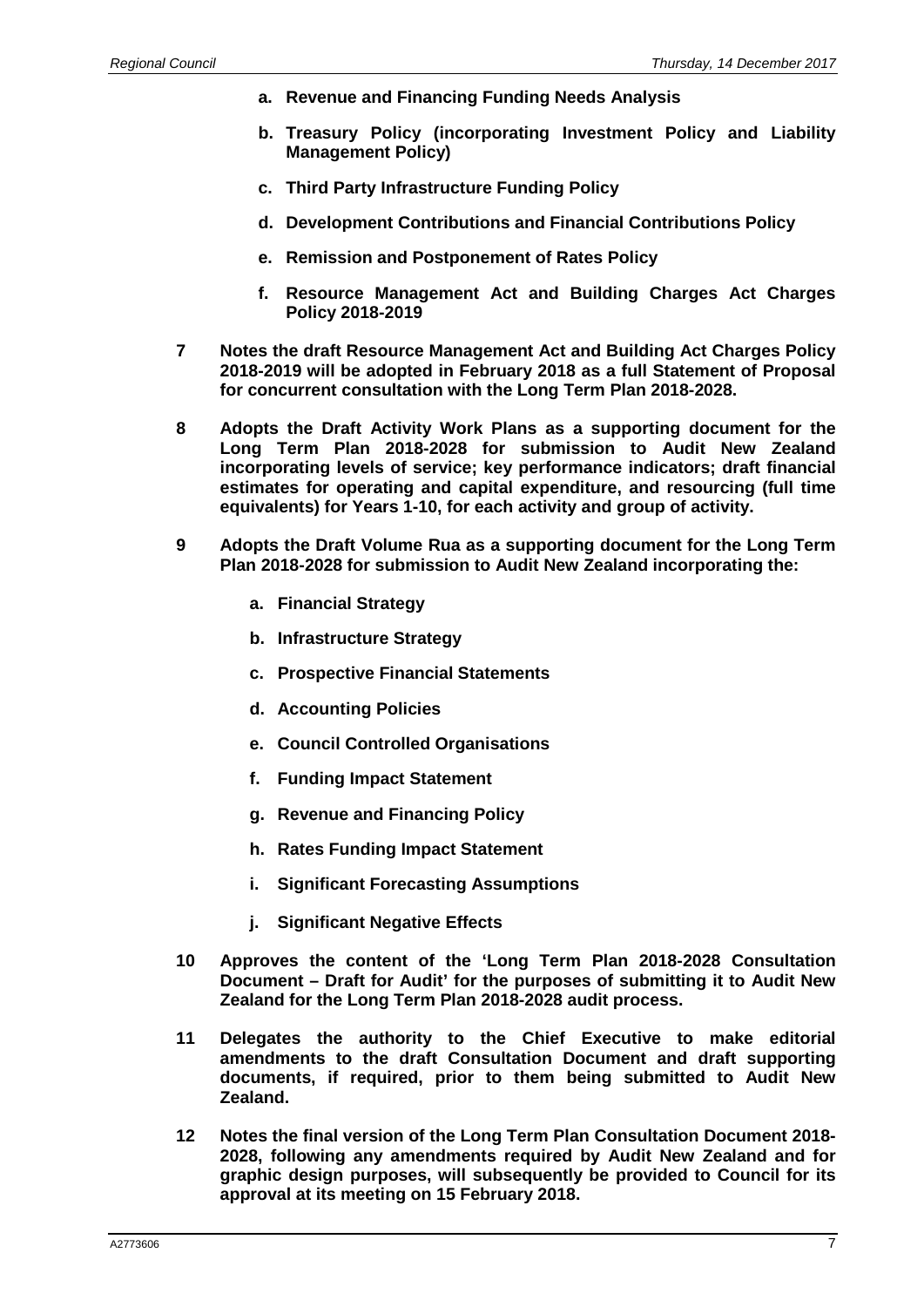**13 Confirms that the decision has a medium level of significance as determined by the Council's Significance and Engagement Policy. Council has identified and assessed different options and considered community views as part of making the decision, in proportion to the level of significance.**

> **Love/Nees CARRIED**

### 10.3 **Mash Up Competition 2018**

The report sought a decision on Council's future involvement in the Mash Up competition. Background and clarification was provided on the change in focus of the current competition and the different perspectives of the current organisers.

Members expressed a desire to support and engage with youth, but agreed that the competition would need to have a Regional Council activity/outcome focus for Council to support it. It was suggested that staff re-engage with the organisers to identify opportunities to re-contribute with a monetary limit, to which Council agreed to delegate to the Chief Executive. It was also requested that staff investigate with organisers if competition could be extended to Rotorua schools.

#### **Resolved**

**That the Regional Council:**

- **1 Receives the report, Mash Up Competition 2018;**
- **2 Adopts a preferred option for the 2018 Mash Up competition:**
	- **a. Directs the Chief Executive to re-engage discussion to identify further opportunity and have delegation to approve funding; and to explore the opportunity for Rotorua schools to be involved.**

**Love/Nees CARRIED**

## 10.4 **Proposed Partnership Opportunity with Ngai Te Rangi**

The report sought Council approval to enter into a partnership agreement with Ngai Te Rangi for the lease of the maritime vessel Taniwha. The report and recommendations were taken as read and accepted without discussion.

#### **Resolved**

**That the Regional Council:**

- **1 Receives the report, Proposed Partnership Opportunity with Ngai Te Rangi;**
- **2 Approves the lease of Council's vessel "Taniwha" to Ngai Te Rangi for a period of three years.**

**Leeder/Bruning CARRIED**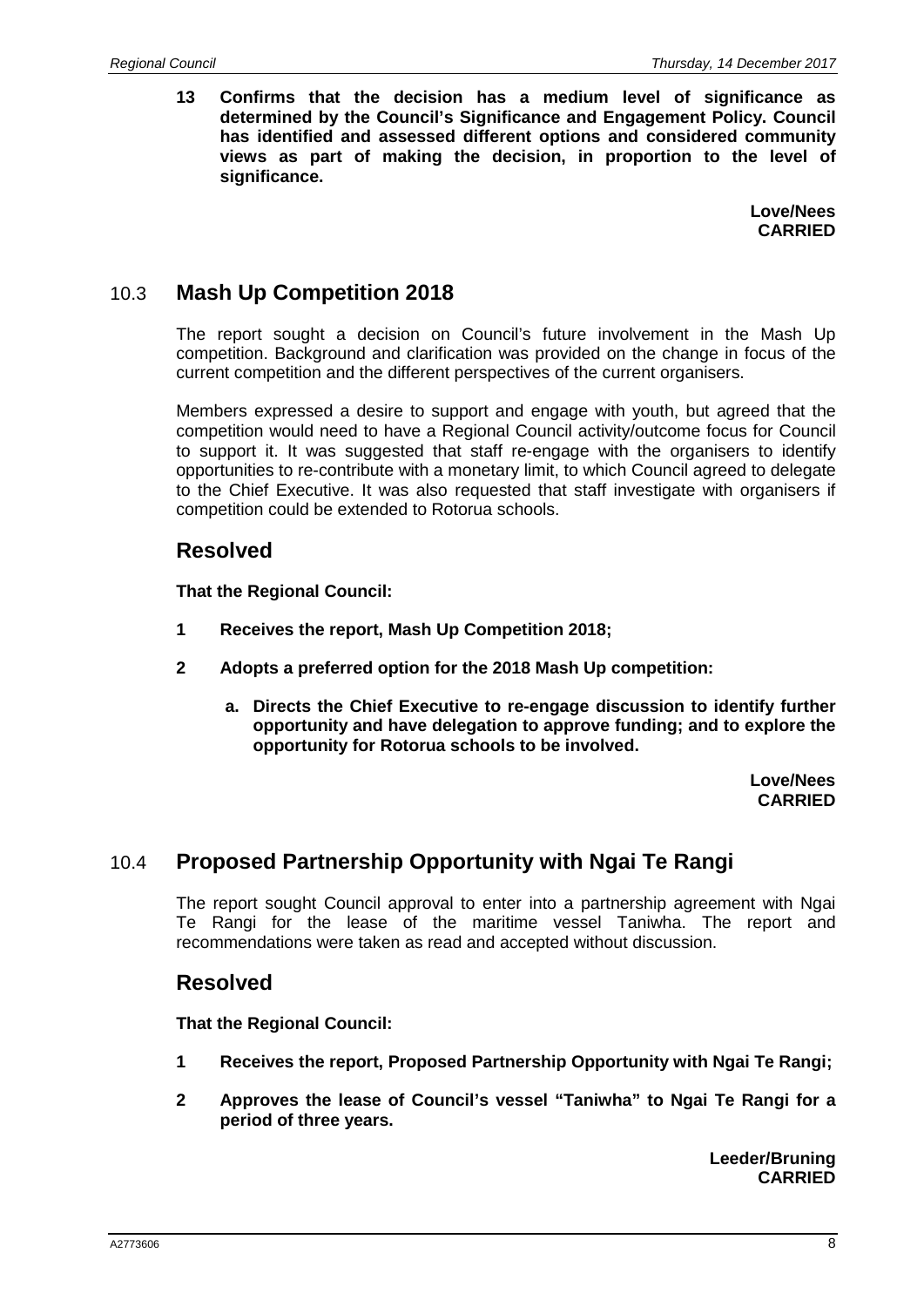## **Order of Business**

With the leave of Council, the Chairman advised that the external presentation associated with agenda item 13.3 would be taken next on the agenda to accommodate the external presenters, with consideration of agenda item 13.3 to be continued later on the agenda.

# 11 **Public Excluded Section**

**Resolution to exclude the public**

**THAT the public be excluded from the following parts of the proceedings of this meeting.**

**The general subject of each matter to be considered while the public is excluded, the reason for passing this resolution in relation to each matter, and the specific grounds under section 48(1) of the Local Government Official Information and Meetings Act 1987 for the passing of this resolution are as follows:**

| <b>General Subject of Matter to</b><br>be Considered                                                             | Reason for passing this<br>resolution in relation to<br>this matter                                                                                                                      | <b>Grounds under Section</b><br>48(1) LGOIMA 1987 for<br>passing this resolution |
|------------------------------------------------------------------------------------------------------------------|------------------------------------------------------------------------------------------------------------------------------------------------------------------------------------------|----------------------------------------------------------------------------------|
| 13.3 Opōtiki Harbour<br><b>Transformation Detailed</b><br><b>Business Case - External</b><br><b>Presentation</b> | To enable any local<br>authority holding the<br>information to carry on,<br>without prejudice or<br>disadvantage, negotiations<br>(including commercial and<br>industrial negotiations). | Good reason for<br>withholding exists under<br>Section 48(1)(a)                  |

**Leeder/Thurston CARRIED**

# 12 **Chief Executive's Reports**

## 12.1 **Options for Lake Ōkāreka Level Control**

The report outlined a range of options and sought Council's consideration on a recommended approach for long term lake level control for Lake Ōkāreka. Lake Operations Manager Andy Bruere and General Manager Integrated Catchments Chris Ingle provided background on the issues and options.

Members were advised that the costs for Option 2 would be covered by targeted and general rates for the Rotorua District. It was clarified that if lake levels rose to 1963 levels, road access would be cut off and 25 houses impacted. It was noted that the recommended option provided timing for consultation in the short-term and that seeking resource consent to allow an increase in the outlet flow would provide for community views and submissions to be considered.

Councillors commended staff for their work and endorsed the two stage approach, subject to consultation and obtaining resource consent. Comment was raised for future consideration and discussion on different limits and ratios that could be applied.

## **Resolved**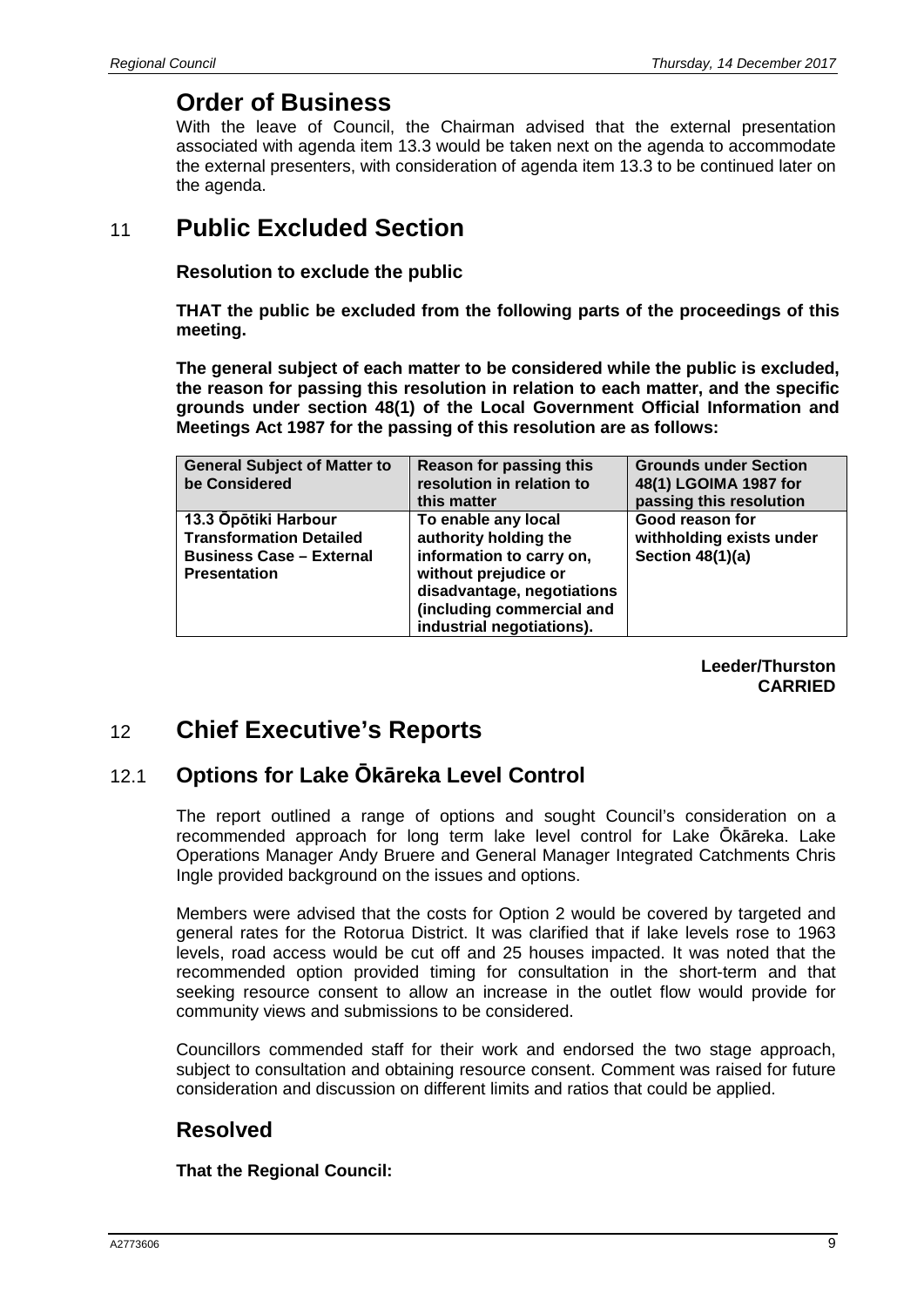- **1 Receives the report, Options for Lake Ōkāreka Level Control;**
- **2 Endorses a two stage approach:**

**Stage 1. Implement Option 1 for 2-3 years utilising the temporary pipeline and managing the outflow and lake level according to engineering guidelines that clearly trigger valve adjustments; and**

**Stage 2. Implement Option 2 in year 3 of the Long Term Plan at a cost of \$440,000 to \$650,000 (subject to obtaining resource consent).**

- **3 Notes that implementing Stage 2 will be subject to obtaining resource consent with an increase in maximum outlet flow from 239L/s to 500L/s, when lake levels exceed the consented maximum.**
- **4 Confirms that the decision has a low level of significance as determined by the Council's Significance and Engagement Policy. Council has identified and assessed different options and considered community views as part of making the decision, in proportion to the level of significance.**

**Winters/Thurston CARRIED**

#### 12.2 **Rangitāiki Wetland Restoration Project**

The report sought approval for the Chief Executive to approve and execute the Deed of Funding for the Rangitāiki Wetland Restoration Project.

#### **Resolved**

**That the Regional Council:**

- **1 Receives the report, Rangitāiki Wetland Restoration Project;**
- **2 Approves the Chief Executive to approve and execute the Ministry for the Environment Deed of Funding for the Rangitāiki Wetland Restoration Project.**

**Winters/Love CARRIED**

### 12.3 **Rangitāiki Floodway Stage 4 - Procurement Plan Update**

The report sought Council to delegate to the Chief Executive the ability to approve the tenderer for the Rangitāiki Floodway Stage 4 Works.

#### **Resolved**

- **1 Receives the report, Rangitāiki Floodway Stage 4 - Procurement Plan Update;**
- **2 Delegates to the Chief Executive, through acceptance of the procurement plan, the ability to approve the tenderer for the Rangitāiki Floodway Stage 4**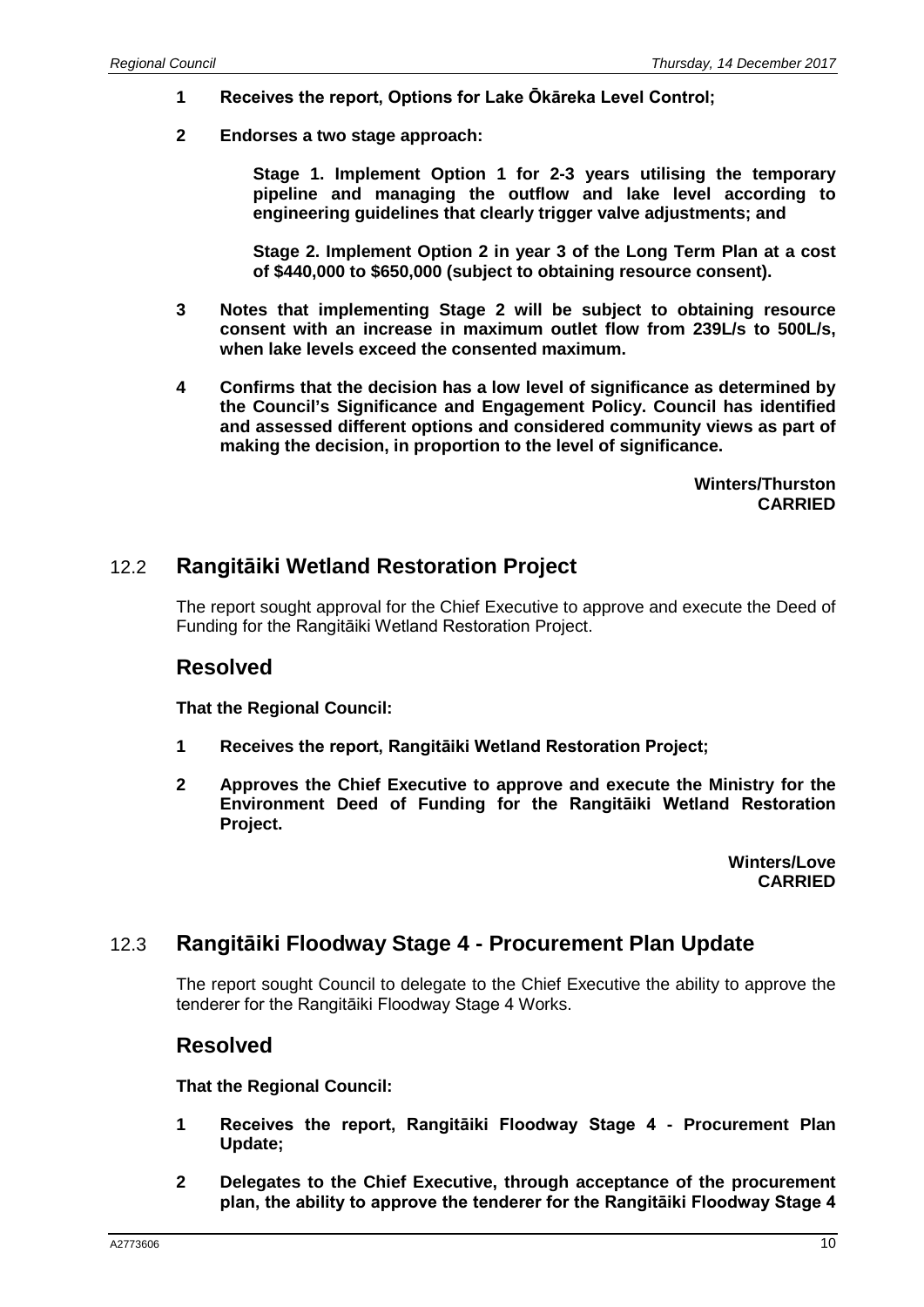**Contract and the associated contract of Construction of Thornton Hall Road Bridge and road upgrade.**

> **Bruning/Leeder CARRIED**

### 12.4 **Rangitāiki River Scheme Review - Implementation update and delegation**

The report provided an update on implementation progress of Council's response to the Rangitāiki River Scheme Review and sought approval to delegate monitoring of implementation to the Audit and Risk Committee.

Members were informed that a number of policy decisions were likely to be reported to Council for consideration and that communication and engagement would be a focus of the internal working group. A consultation process would be developed to engage with affected landowners and the wider Edgecumbe community, which would be brought to Council to endorse. It was noted that a number of presentations on the review findings had been given to a range of councils, government agency officials and stakeholders. Members were advised a further presentation would be given to the Minister to provide historical background and considerations of the review findings in regard to the longterm sustainability of river schemes. A piece of work occurring with the regional sector group on river scheme sustainability and current funding models was noted.

#### **Resolved**

**That the Regional Council:**

- **1 Receives the report, Rangitāiki River Scheme Review - Implementation update and delegation;**
- **2 Delegates the monitoring of implementation of the recommendations of the Rangitāiki River Scheme Review to the Audit and Risk Committee for twelve months from December 2017.**

**Nees/Bruning CARRIED**

## 12.5 **Establishment of Temporary Emergency Committee**

The report sought Council establish an Emergency Committee with the power to act over the Christmas/New Year break.

#### **Resolved**

- **1 Receives the report, Establishment of Temporary Emergency Committee;**
- **2 Under Schedule 7 s30 (1)(a) of the Local Government Act 2002, establish a temporary Emergency Committee with the power to act if required, from 21 December 2017 to 31 January 2018, and appoints the Council Chairman, Deputy Chair and Chairs of the Audit and Risk Committee and Regional Direction and Delivery Committee as its members.**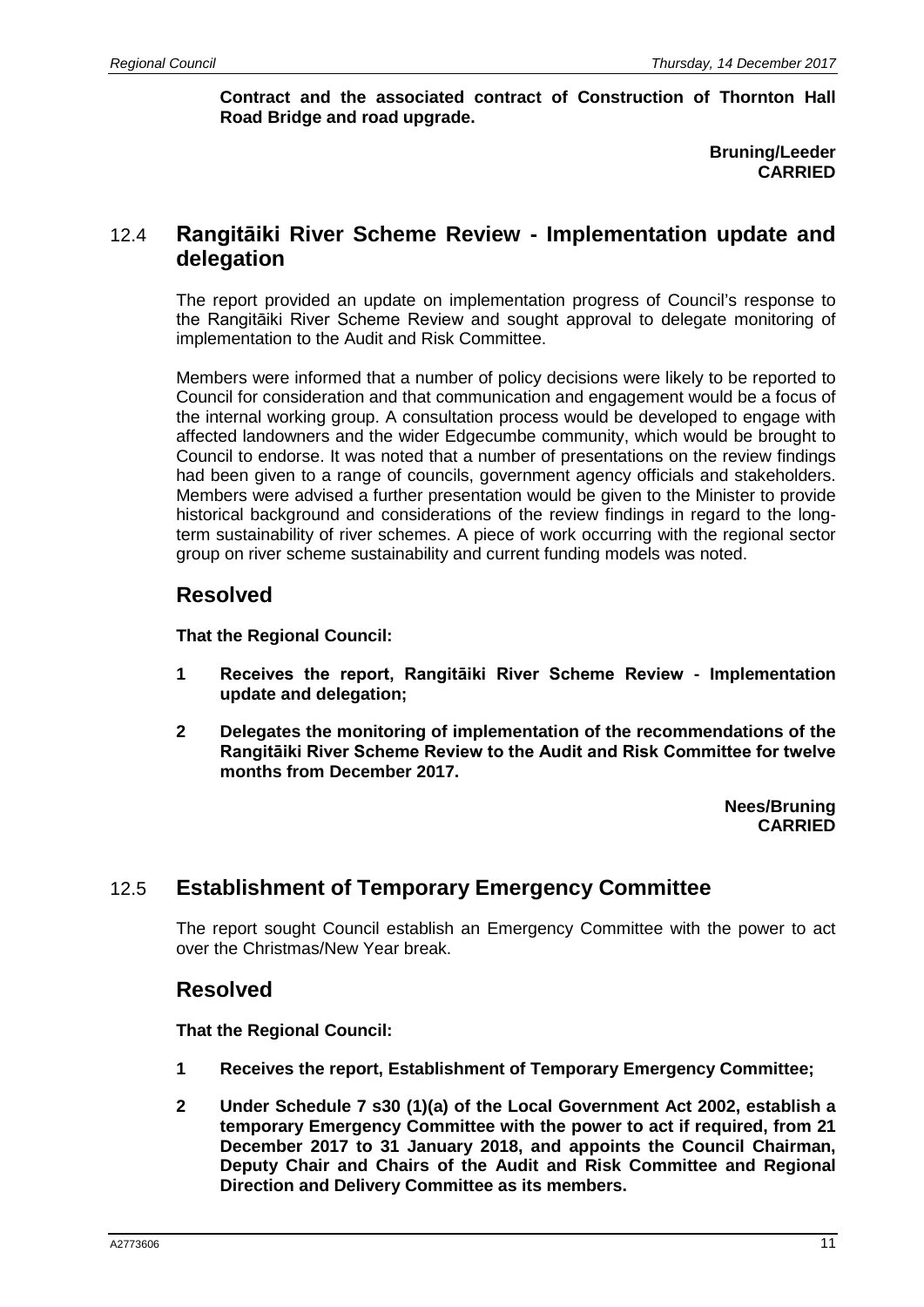#### **Bruning/Crosby CARRIED**

# 12.6 **Public Excluded Section**

**Resolution to exclude the public**

**THAT the public be excluded from the following parts of the proceedings of this meeting.**

**The general subject of each matter to be considered while the public is excluded, the reason for passing this resolution in relation to each matter, and the specific grounds under section 48(1) of the Local Government Official Information and Meetings Act 1987 for the passing of this resolution are as follows:**

| <b>General Subject of Matter to</b><br>be Considered                                                                                      | Reason for passing this<br>resolution in relation to this<br>matter                                                                                                                      | <b>Grounds under Section</b><br>48(1) LGOIMA 1987 for<br>passing this resolution |
|-------------------------------------------------------------------------------------------------------------------------------------------|------------------------------------------------------------------------------------------------------------------------------------------------------------------------------------------|----------------------------------------------------------------------------------|
| <b>Supporting Document 2:</b><br><b>LTP 2018-2028 Draft</b><br><b>Property Asset Management</b><br>Plan (refer Agenda Item<br>12.3)       | To prevent improper gain or<br>advantage                                                                                                                                                 | Good reason for<br>withholding exists under<br>Section 48(1)(a)                  |
| <b>13.1 Public Excluded</b><br><b>Regional Council Minutes -</b><br>02 November 2017                                                      | Please refer to the relevant<br>clause in the open meeting<br>minutes.                                                                                                                   | Good reason for<br>withholding exists under<br>Section $48(1)(a)$                |
| 13.2 Rangitāiki River<br><b>Scheme Review - Appendix</b><br>1: Confidential Update on<br><b>Legal Matters (Refer Agenda</b><br>Item 12.9) | To maintain legal<br>professional privilege.                                                                                                                                             | Good reason for<br>withholding exists under<br>Section 48(1)(a)                  |
| 13.3 Opōtiki Harbour<br><b>Transformation Detailed</b><br><b>Business Case</b>                                                            | To enable any local<br>authority holding the<br>information to carry on,<br>without prejudice or<br>disadvantage, negotiations<br>(including commercial and<br>industrial negotiations). | Good reason for<br>withholding exists under<br>Section 48(1)(a)                  |

#### **Leeder/Winters CARRIED**

# 13 **Closing remarks**

As it was the last Council meeting for the year, the Chairman acknowledged significant events that had impacted Council over the course of 2017. Recognition was made to the anniversary of the late Councillor Awanuiarangi Black in November, the tragic passing of staff member Arch Delahunty in June, the valued addition of Councillor Matemoana McDonald to Council and the impacts of the April flood and respective weather events.

The Chairman paid tribute also to the milestones and achievements that had been reached. In recognition of Council's Regional Infrastructure Fund contribution to the Tauranga University Campus, a pictorial depiction of the signing of the agreement was gifted to Councillor John Cronin as an acknowledgement of his involvement in the project.